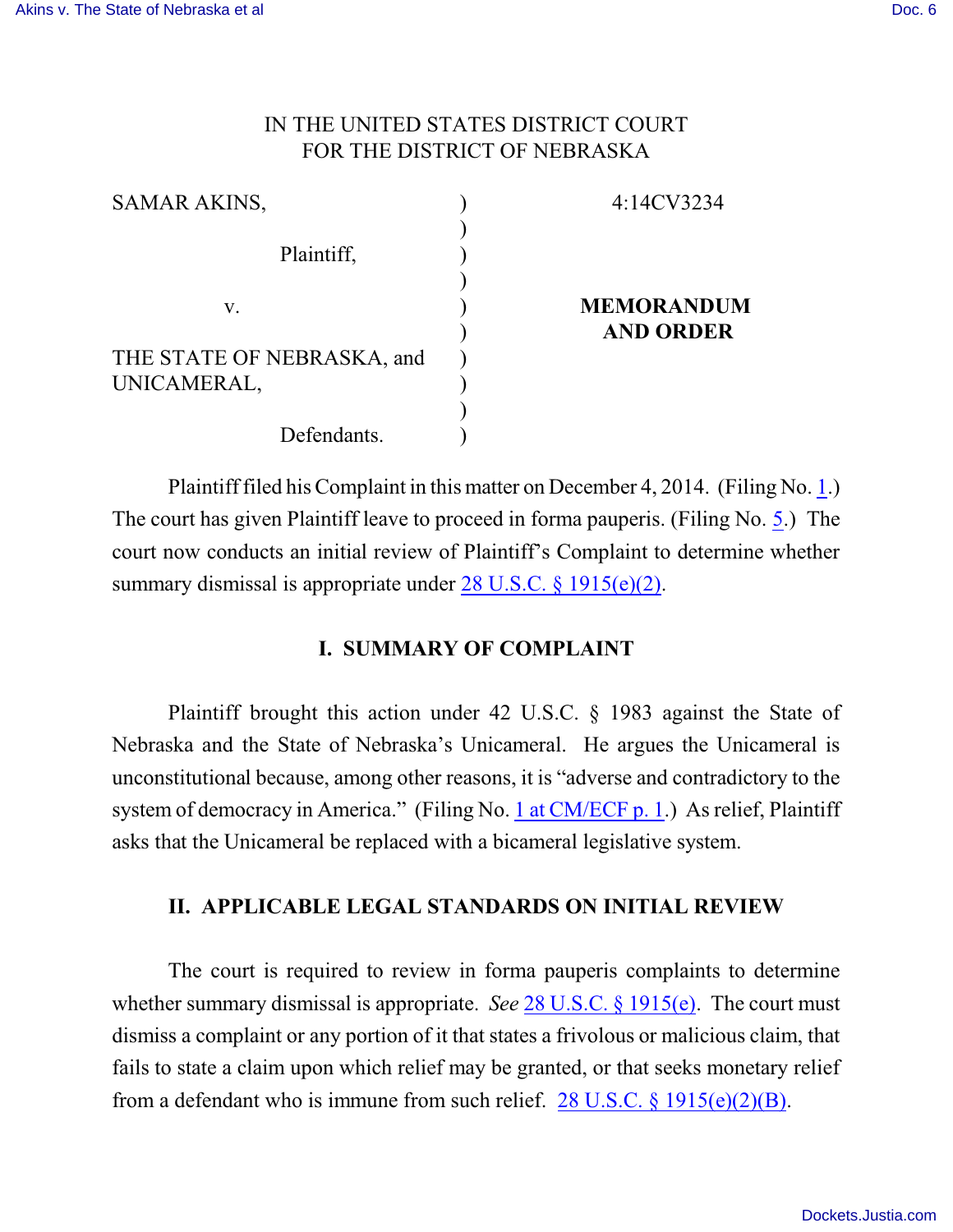Pro se plaintiffs must set forth enough factual allegations to "nudge[] their claims across the line from conceivable to plausible," or "their complaint must be dismissed." *Bell Atlantic Corp. v. Twombly*[, 550 U.S. 544, 569-70 \(2007\)](http://westlaw.com/find/default.wl?ft=Y&referencepositiontype=S&rs=btil2.0&rp=%2ffind%2fdefault.wl&serialnum=2012293296&fn=_top&referenceposition=569&findtype=Y&vr=2.0&db=0000780&wbtoolsId=2012293296&HistoryType=F); *see also Ashcroft v. Iqbal*, [556 U.S. 662, 678 \(2009\)](http://westlaw.com/find/default.wl?ft=Y&referencepositiontype=S&rs=btil2.0&rp=%2ffind%2fdefault.wl&serialnum=2018848474&fn=_top&referenceposition=678&findtype=Y&vr=2.0&db=0000780&wbtoolsId=2018848474&HistoryType=F) ("A claim has facial plausibility when the plaintiff pleads factual content that allows the court to draw the reasonable inference that the defendant is liable for the misconduct alleged.").

"The essential function of a complaint under the Federal Rules of Civil Procedure is to give the opposing party 'fair notice of the nature and basis or grounds for a claim, and a general indication of the type of litigation involved.'" *[Topchian v.](http://westlaw.com/find/default.wl?ft=Y&referencepositiontype=S&rs=btil2.0&rp=%2ffind%2fdefault.wl&serialnum=2033919307&fn=_top&referenceposition=848&findtype=Y&vr=2.0&db=0000506&wbtoolsId=2033919307&HistoryType=F) JPMorgan Chase Bank, N.A.*, [760 F.3d 843, 848 \(8th Cir. 2014\)](http://westlaw.com/find/default.wl?ft=Y&referencepositiontype=S&rs=btil2.0&rp=%2ffind%2fdefault.wl&serialnum=2033919307&fn=_top&referenceposition=848&findtype=Y&vr=2.0&db=0000506&wbtoolsId=2033919307&HistoryType=F) (quoting *[Hopkins v.](http://westlaw.com/find/default.wl?ft=Y&referencepositiontype=S&rs=btil2.0&rp=%2ffind%2fdefault.wl&serialnum=1999275940&fn=_top&referenceposition=973&findtype=Y&vr=2.0&db=0000506&wbtoolsId=1999275940&HistoryType=F) Saunders*[, 199 F.3d 968, 973 \(8th Cir. 1999\)](http://westlaw.com/find/default.wl?ft=Y&referencepositiontype=S&rs=btil2.0&rp=%2ffind%2fdefault.wl&serialnum=1999275940&fn=_top&referenceposition=973&findtype=Y&vr=2.0&db=0000506&wbtoolsId=1999275940&HistoryType=F)). However, "[a] pro se complaint must be liberally construed, and pro se litigants are held to a lesser pleading standard than other parties." *Topchian*[, 760 F.3d](http://westlaw.com/find/default.wl?ft=Y&referencepositiontype=S&rs=btil2.0&rp=%2ffind%2fdefault.wl&serialnum=2033919307&fn=_top&referenceposition=848&findtype=Y&vr=2.0&db=0000506&wbtoolsId=2033919307&HistoryType=F) at 849 (internal quotation marks and citations omitted).

#### **III. DISCUSSION OF CLAIMS**

The Eleventh Amendment provides: "The Judicial power of the United States shall not be construed to extend to any suit in law or equity, commenced or prosecuted against one of the United States byCitizens of another State, or byCitizens or Subjects of any Foreign State." [U.S. Const. amend. XI](http://westlaw.com/find/default.wl?ft=L&docname=USCOAMENDXI&rs=btil2.0&rp=%2ffind%2fdefault.wl&fn=_top&findtype=L&vr=2.0&db=1000583&wbtoolsId=USCOAMENDXI&HistoryType=F). The Eleventh Amendment provides states, and state agencies, *see Hadley [v.North Arkansas Cmty. Technical Coll.](http://westlaw.com/find/default.wl?ft=Y&referencepositiontype=S&rs=btil2.0&rp=%2ffind%2fdefault.wl&serialnum=1996050520&fn=_top&referenceposition=1438&findtype=Y&vr=2.0&db=0000506&wbtoolsId=1996050520&HistoryType=F)*, 76 F.3d [1437, 1438 \(8th Cir. 1996\)](http://westlaw.com/find/default.wl?ft=Y&referencepositiontype=S&rs=btil2.0&rp=%2ffind%2fdefault.wl&serialnum=1996050520&fn=_top&referenceposition=1438&findtype=Y&vr=2.0&db=0000506&wbtoolsId=1996050520&HistoryType=F), *cert. denied*, 519 U.S. 1148 (1997), with immunity from suits brought by citizens of other states and from suits brought by a state's own citizens. *[Hans v. Louisiana](http://westlaw.com/find/default.wl?ft=Y&referencepositiontype=S&rs=btil2.0&rp=%2ffind%2fdefault.wl&serialnum=1890144999&fn=_top&referenceposition=15&findtype=Y&vr=2.0&db=0000780&wbtoolsId=1890144999&HistoryType=F)*, 134 U.S. 1, 15 (1890). Sovereign immunity deprives federal courts of jurisdiction over lawsuits brought by private citizens against states unless the state has waived its immunity or Congress has abrogated the state's immunity under a valid exercise of Congressional power. *See [Pennhurst State](http://westlaw.com/find/default.wl?ft=Y&referencepositiontype=S&rs=btil2.0&rp=%2ffind%2fdefault.wl&serialnum=1984104103&fn=_top&referenceposition=99&findtype=Y&vr=2.0&db=0000780&wbtoolsId=1984104103&HistoryType=F) Sch. &*